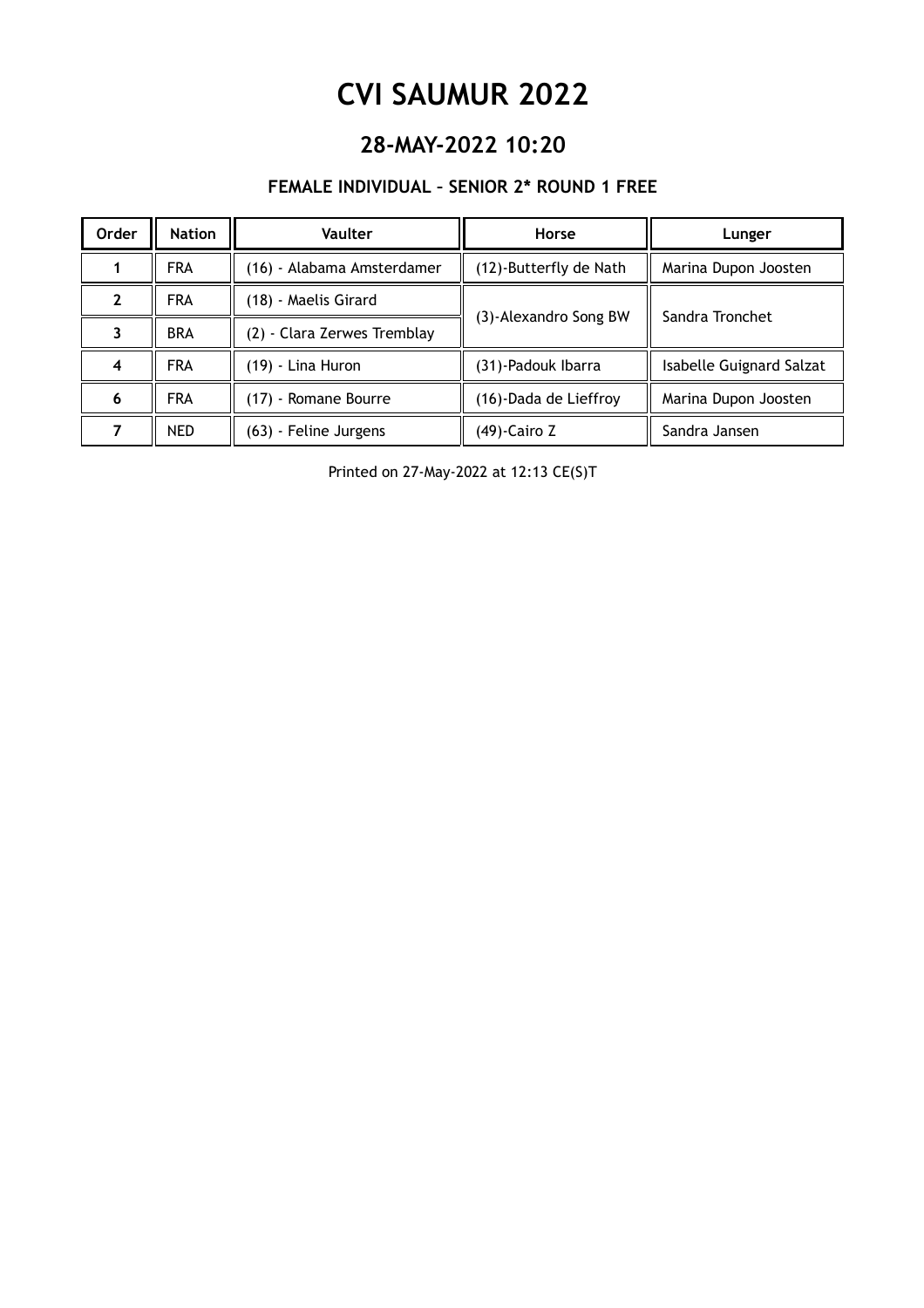### **28-MAY-2022 10:41**

#### **MALE INDIVIDUAL – SENIOR 2\* ROUND 1 FREE**

| Order | <b>Nation</b> | Vaulter               | Horse             | Lunger             |
|-------|---------------|-----------------------|-------------------|--------------------|
|       | <b>FRA</b>    | (20) - Dorian Terrier | (11)-Black Mor LH | Sebastien Langlois |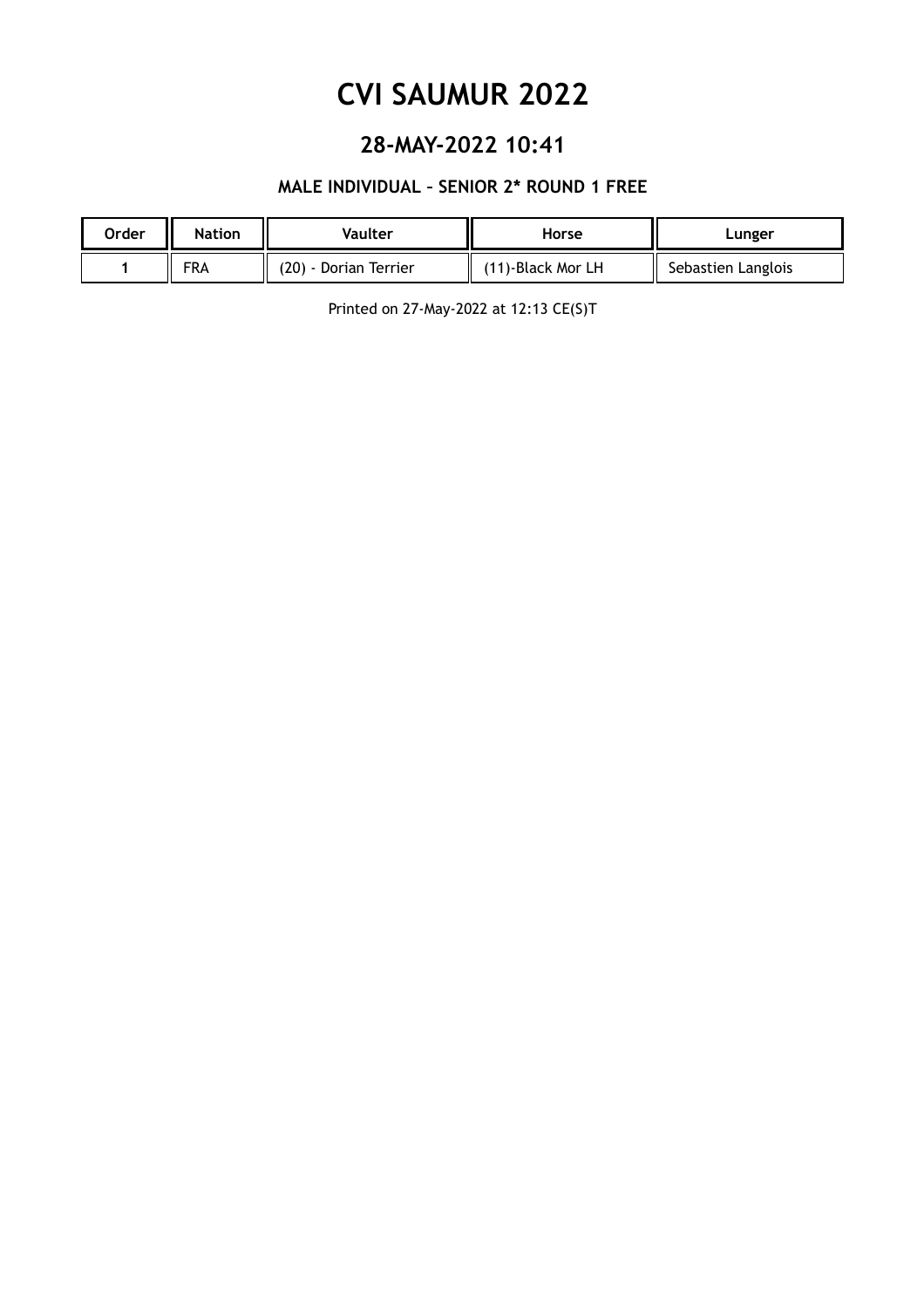### **28-MAY-2022 10:50**

#### **FEMALE INDIVIDUAL – CHILDREN 2\* ROUND 1 FREE**

| <b>Order</b>   | <b>Nation</b> | Vaulter                             | Horse                             | Lunger                    |
|----------------|---------------|-------------------------------------|-----------------------------------|---------------------------|
|                | <b>FRA</b>    | (32) - Coline Degandt               | (30)-Othello Chanebiere           | Tsvika Huret              |
| $\overline{2}$ | <b>COL</b>    | (4) - Isabella Boger England        | (33)-Quiece d'Aunis               | Sandra Tronchet           |
| 3              | <b>FRA</b>    | (25) - Shelby Lelubois              | (42)-Usky Du Thot                 | Sabine Anquetil           |
| 4              | <b>FRA</b>    | (33) - Alice Genty Gliksman         | (46)-Vytaotas des Seize           | Xaviere Genty<br>Gliksman |
| 5              | <b>NED</b>    | (71) - Isabella Delemarre           | (60)-Newmarket Boom Box           | Moneke Valenkamp          |
| 6              | <b>FRA</b>    | (24) - Linette Laforet              | (15)-Cool And The Gang<br>111 $Z$ | Tsvika Huret              |
| $\overline{7}$ | <b>FRA</b>    | (27) - Maeva Renaud                 | (45)-Venturi d'Horset             | Yannick Kersulec          |
| 8              | <b>ESP</b>    | (60) - Amelie Tara Von<br>Zitzewitz | (47)-Torero XCI                   | Daniele Nousse            |
| 9              | <b>FRA</b>    | (34) - Fanny Thaveron               |                                   |                           |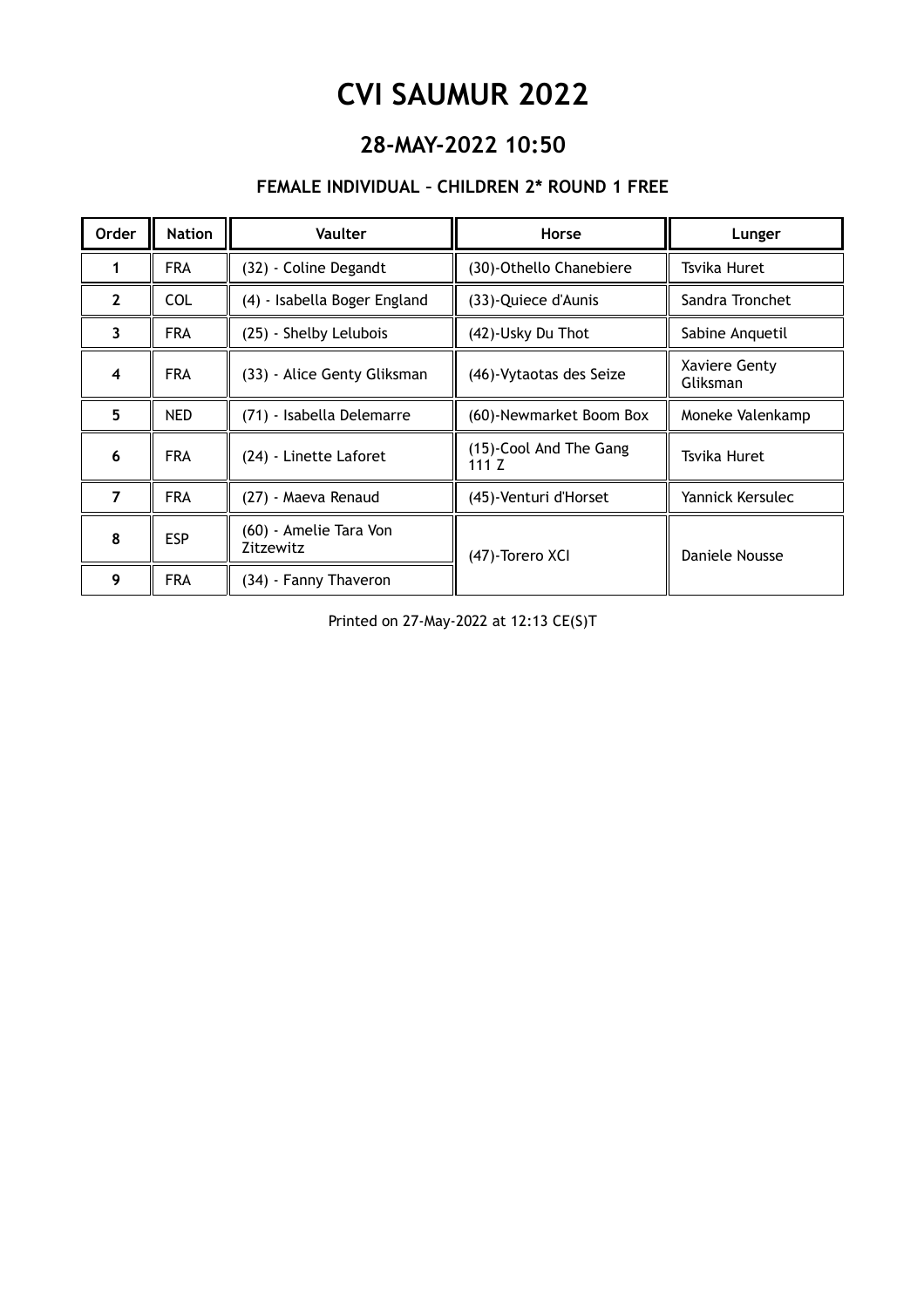### **28-MAY-2022 11:30**

#### **MALE INDIVIDUAL – CHILDREN 2\* ROUND 1 FREE**

| Order | <b>Nation</b> | <b>Vaulter</b>           | Horse                   | Lunger                     |
|-------|---------------|--------------------------|-------------------------|----------------------------|
|       | <b>FRA</b>    | (29) - Maxime Limaux     | (18)-Droldidee Glaciere | Maurine Weber              |
|       | <b>FRA</b>    | (31) - Tom Verachten     | (47)-Torero XCI         | Daniele Nousse             |
|       | <b>FRA</b>    | (28) - Paul Giroux       | (36)-Red Boy            | Lisa Dupon                 |
| 4     | <b>NED</b>    | (72) - Floris Westebring | (58)-King Kayan E       | Eleonora Westebring-Putten |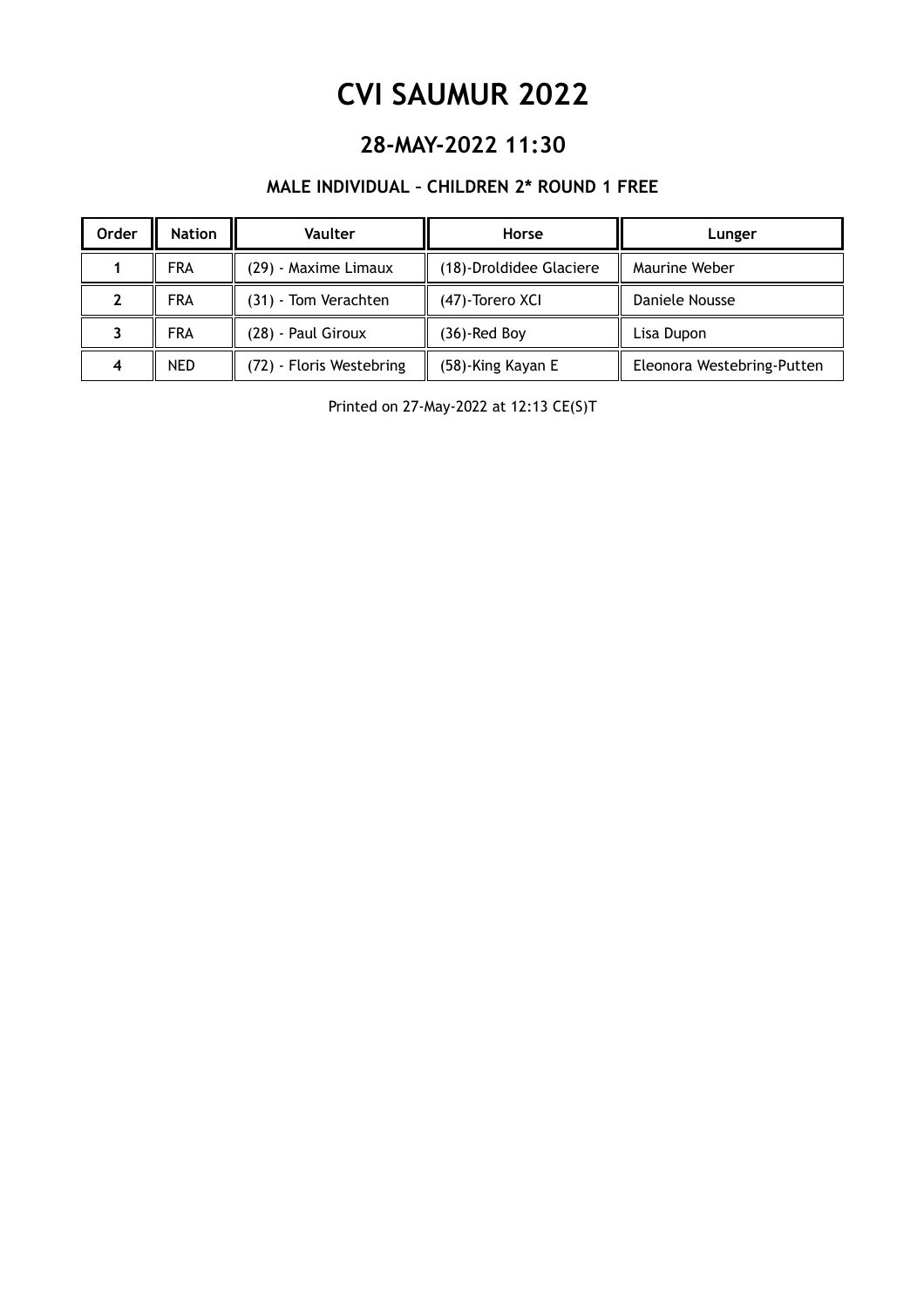### **28-MAY-2022 11:50**

#### **PAS-DE-DEUX – SENIOR 3\* ROUND 1 FREE**

| Order<br>Ш | <b>Nation</b> | Team                                   | Horse          | Lunger                          |
|------------|---------------|----------------------------------------|----------------|---------------------------------|
|            | <b>NED</b>    | Renske VAN SCHAIK / Sofie VAN DER LAAN | (53)-El Arenal | $\mathbf{I}$<br>Lisette Peeters |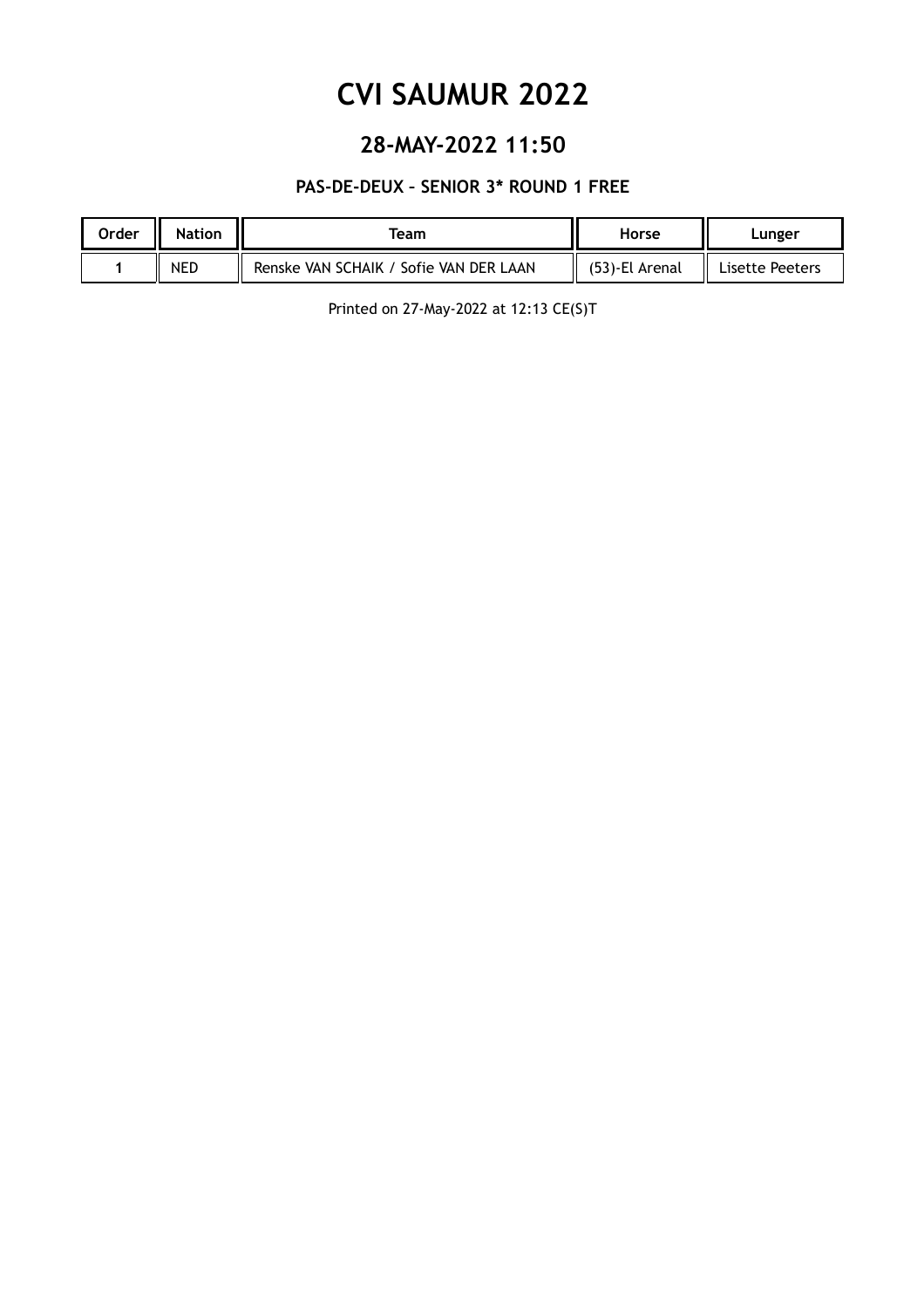### **28-MAY-2022 14:30**

#### **SQUAD – SENIOR 2\* ROUND 1 FREE**

| Order | <b>Nation</b> | Team                    | Horse                 | Lunger               |
|-------|---------------|-------------------------|-----------------------|----------------------|
|       | <b>NED</b>    | <b>WITTEGHEIT 2</b>     | $(62)$ -Zidane B      | Ingrid Lammers       |
|       | FRA           | <b>MEAUX LE TEMPS 1</b> | (6)-Alaska De Plottes | Marina Dupon Joosten |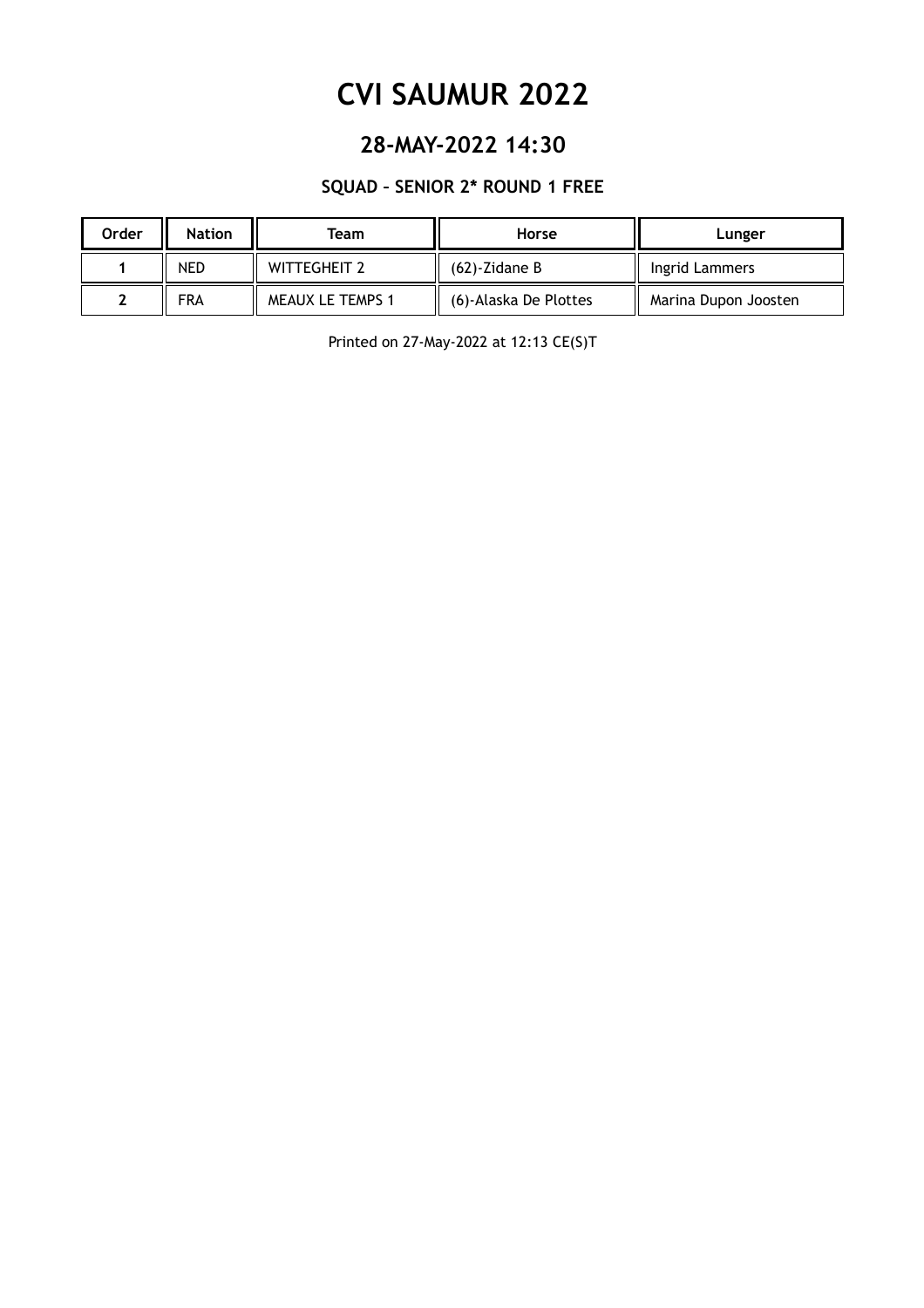### **28-MAY-2022 14:45**

#### **SQUAD – JUNIOR 2\* ROUND 1 FREE**

| Order | <b>Nation</b> | Team                   | Horse                             | Lunger                    |
|-------|---------------|------------------------|-----------------------------------|---------------------------|
|       | <b>FRA</b>    | ECURIES DU CERCLE D'OR | $(25)$ -Irkos                     | Maud Bousignac-<br>Dumont |
|       | <b>NED</b>    | <b>WITTEGHEIT 3</b>    | (57)-Horval van de<br>Guldennagel | Marloes Van Den Akker     |
|       | <b>FRA</b>    | <b>MEAUX 2</b>         | (9)-Azur d'Avril                  | Marina Dupon Joosten      |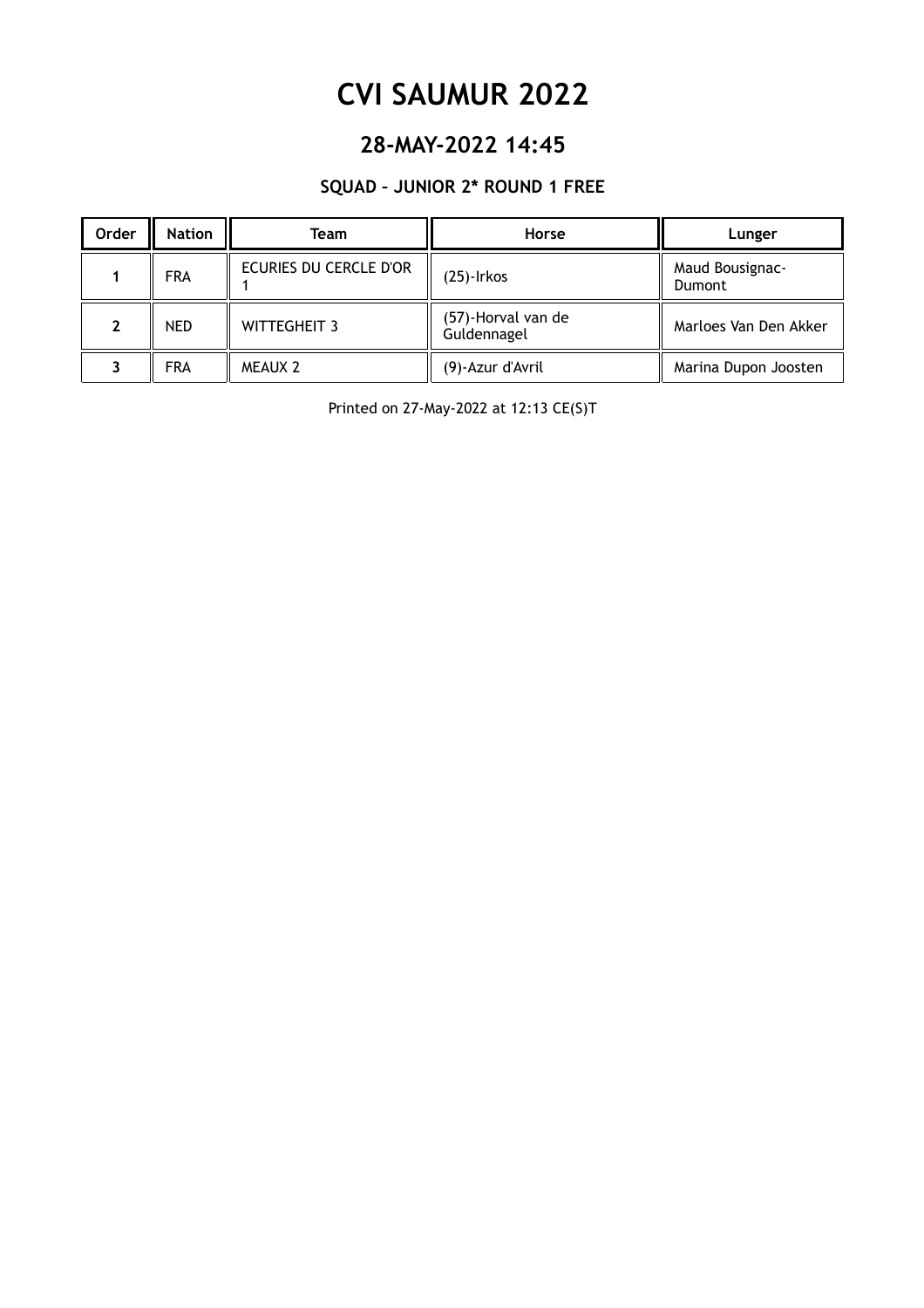### **28-MAY-2022 15:10**

#### **SQUAD – SENIOR 3\* ROUND 1 FREE**

| <b>Order</b> | <b>Nation</b> | Team                | Horse                      | Lunger            |
|--------------|---------------|---------------------|----------------------------|-------------------|
|              | <b>NED</b>    | <b>WITTEGHEIT 1</b> | $(61)$ -Wim                | Meta Jans         |
|              | ESP           | LA GUBIA            | (5)-Royal George Alexander | Diane Rose Fraser |
|              | NED           | <b>ROY ROGERS</b>   | (53)-El Arenal             | Lisette Peeters   |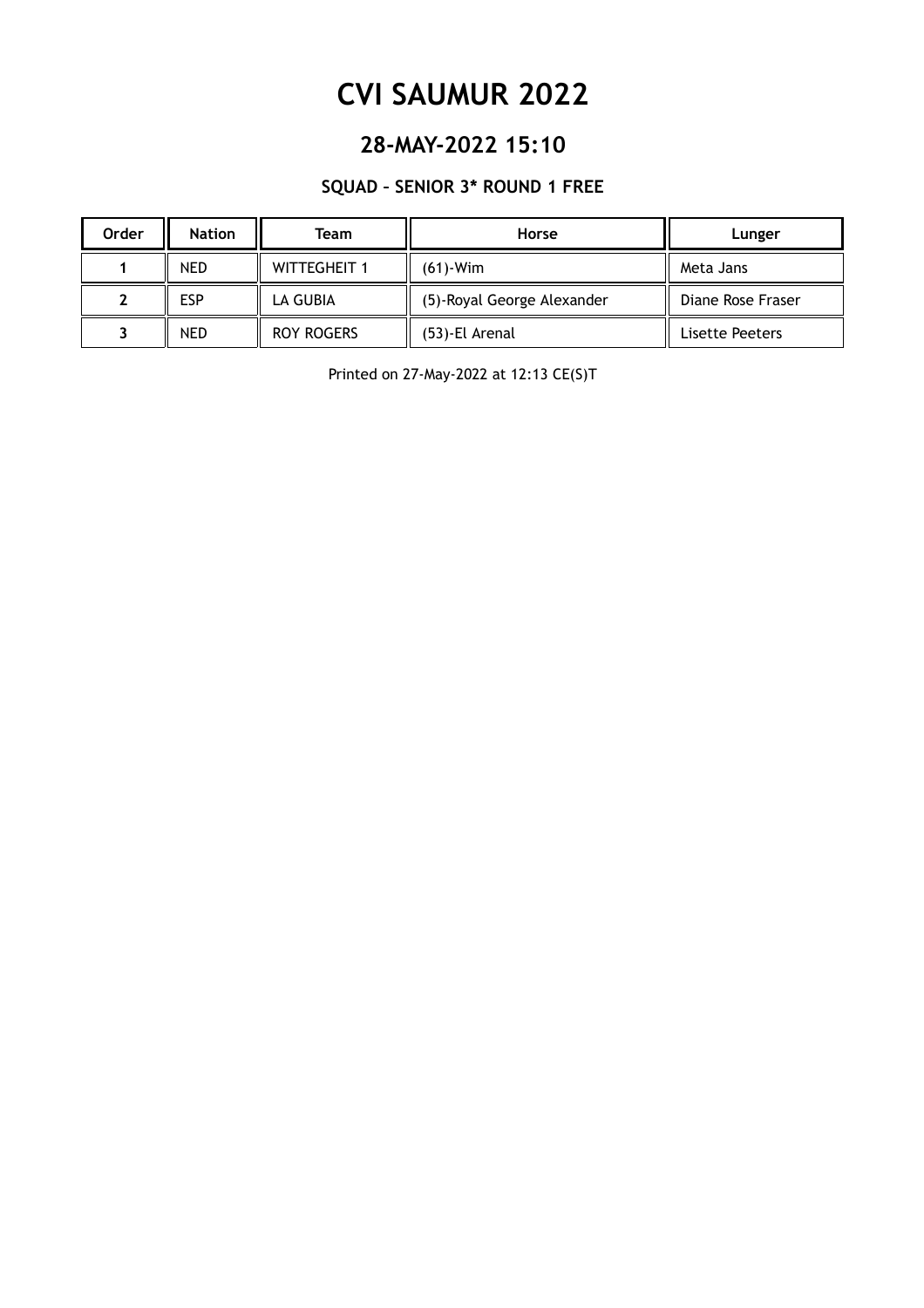### **28-MAY-2022 15:40**

#### **FEMALE INDIVIDUAL – JUNIOR 2\* ROUND 1 FREE**

| <b>Order</b>   | <b>Nation</b> | Vaulter                                  | Horse                           | Lunger                         |
|----------------|---------------|------------------------------------------|---------------------------------|--------------------------------|
| 1              | <b>NED</b>    | (77) - Lut Oltmans                       | (52)-Doemaar                    | Jinte Van Der Heijden          |
| $\mathbf{2}$   | <b>FRA</b>    | (52) - Maelys Marmin                     | (44)-Vegas du Hans              | Marina Dupon Joosten           |
| 3              | <b>ESP</b>    | (7) - Maria De La Pau Caules<br>Genestar | (4)-Benbys                      | Teresa Garcia Garcia           |
| 4              | <b>BRA</b>    | (3) - Manuela De Paula Souza<br>Chade    | (1)-Night Wind ZK               | Sandra Tronchet                |
| 5              | <b>FRA</b>    | (51) - Lili Lafont                       | $(36)$ -Red Boy                 | Tiphaine De Gracovac           |
| 6              | <b>FRA</b>    | (53) - Eva Turland Alarcon               |                                 |                                |
| $\overline{7}$ | <b>ESP</b>    | (61) - Gioia Valeria Keppler             | (32)-Panache du<br>Reversey     | <b>Daniele Nousse</b>          |
| 8              | <b>FRA</b>    | (45) - Emma Bleneau                      | (19)-Elios de Kermarch          | Nathalie Soulat                |
| 9              | <b>FRA</b>    | (46) - Jeanne Braun                      | (11)-Black Mor LH               | Sebastien Langlois             |
| 10             | <b>FRA</b>    | (48) - Isabella Dabat                    | (15)-Cool And The Gang<br>111 Z | <b>Tsvika Huret</b>            |
| 11             | <b>NED</b>    | (75) - Merel Westebring                  | (58)-King Kayan E               | Eleonora Westebring-<br>Putten |
| 12             | <b>FRA</b>    | (49) - Lena Dao Duc Long                 | (10)-Barrington                 | Marina Dupon Joosten           |
| 13             | <b>FRA</b>    | (47) - Zoe Da Silva                      | (29)-Orlof de Conde             | Sirine Aboussaid               |
| 14             | <b>FRA</b>    | (50) - Naomi Feron Dupont                |                                 |                                |
| 15             | <b>NED</b>    | (78) - Jinte Van Der Burgt               |                                 | Meta Jans                      |
| 16             | <b>NED</b>    | (76) - Renate Maas                       | (55)-Falatio                    |                                |
| 17             | <b>NED</b>    | (73) - Puk Van Ierland                   | (50)-Cedric                     | Marielle Van Dijk              |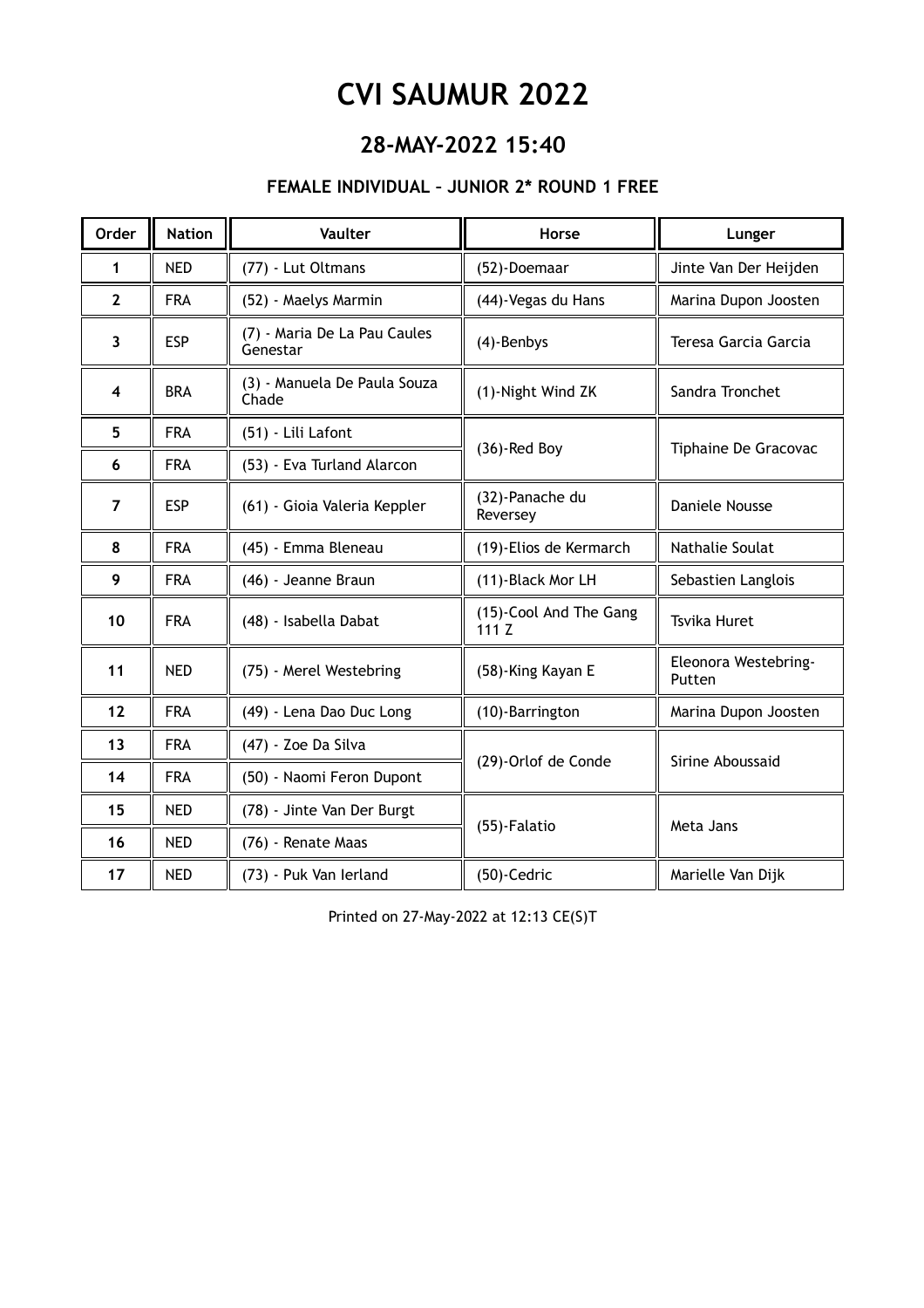### **28-MAY-2022 16:40**

#### **MALE INDIVIDUAL – JUNIOR 2\* ROUND 1 FREE**

| Order | <b>Nation</b> | <b>Vaulter</b>          | Horse                  | Lunger                |
|-------|---------------|-------------------------|------------------------|-----------------------|
|       | <b>FRA</b>    | (56) - Baptiste Terrier | (10)-Barrington        | Marina Dupon Joosten  |
|       | <b>NED</b>    | (79) - Sam Dos Santos   | (52)-Doemaar           | Jinte Van Der Heijden |
|       | <b>FRA</b>    | (55) - Alexis Martinet  | (37)-Roulio Nouvolieu  | Maurine Weber         |
| 4     | <b>FRA</b>    | (54) - Louis Dumont     | (39)-Sushi de la Roque | Maud Bousignac-Dumont |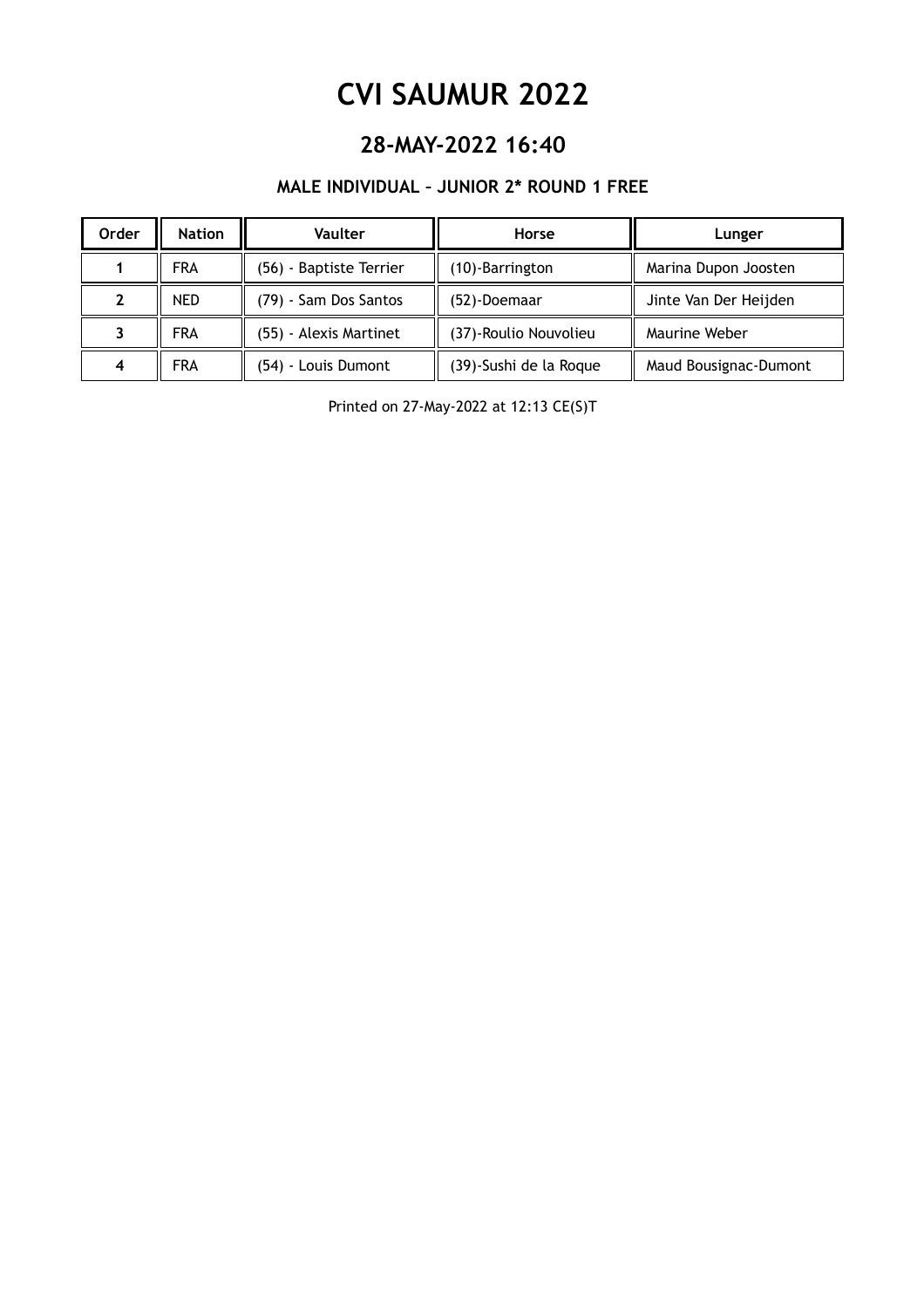### **28-MAY-2022 16:55**

#### **FEMALE INDIVIDUAL – YOUNG 2\* ROUND 1 TECH.**

| Order | <b>Nation</b> | Vaulter                      | Horse                             | Lunger               |
|-------|---------------|------------------------------|-----------------------------------|----------------------|
|       | FRA           | (58) - Charlotte<br>Lhommeau | (14)-Casares van het<br>Cauterhof | Gersende<br>Lhommeau |
|       | <b>FRA</b>    | (57) - Josephine Dannet      | (3)-Alexandro Song BW             | Sandra Tronchet      |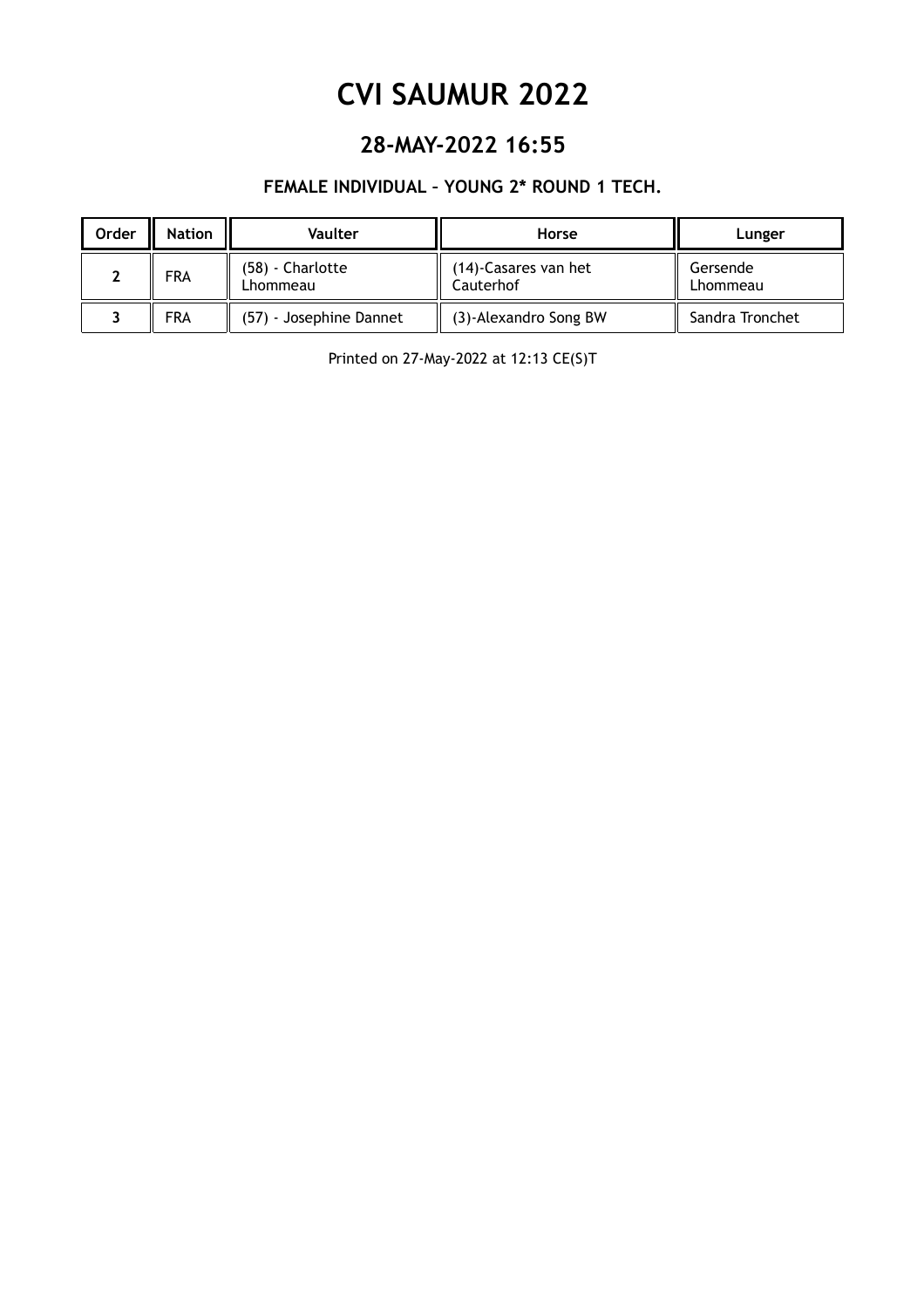### **28-MAY-2022 17:00**

#### **MALE INDIVIDUAL – YOUNG 2\* ROUND 1 TECH.**

| Order | <b>Nation</b> | Vaulter               | Horse               | Lunger           |
|-------|---------------|-----------------------|---------------------|------------------|
|       | <b>FRA</b>    | (59) - Ruben Delaunay | (29)-Orlof de Conde | Yannick Kersulec |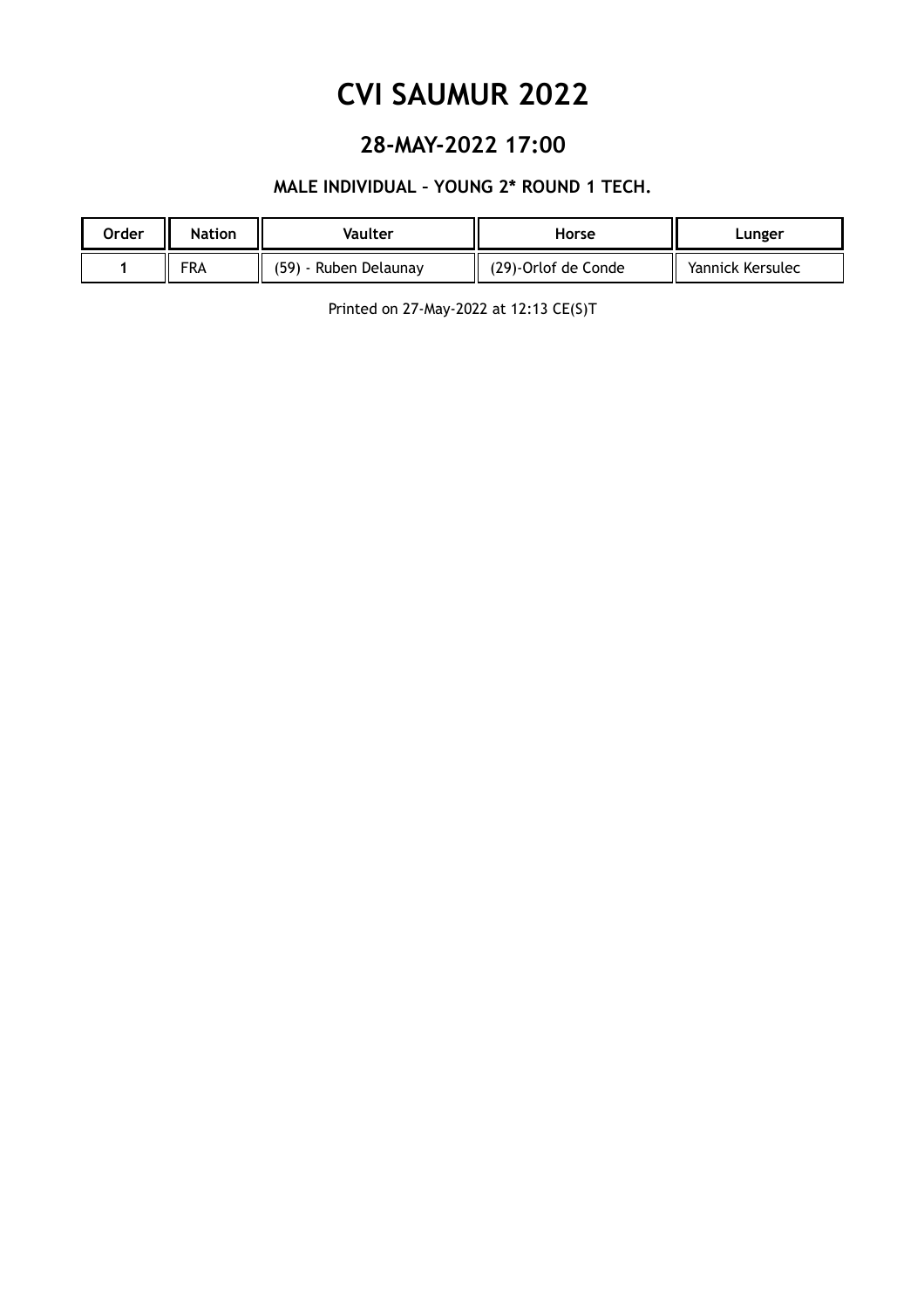### **28-MAY-2022 17:10**

#### **FEMALE INDIVIDUAL – SENIOR 3\* ROUND 1 TECH.**

| Order | <b>Nation</b> | Vaulter                  | Horse                      | Lunger                   |
|-------|---------------|--------------------------|----------------------------|--------------------------|
|       | <b>FRA</b>    | (22) - Maia Weibel       | (27)-Lorenzo Du Hans       | Johana Hoerdt            |
| 7     | <b>ESP</b>    | (5) - Layla Anne Fraser  | (5)-Royal George Alexander | Diane Rose Fraser        |
|       | <b>NED</b>    | (65) - Joske Van Koelen  | (51)-Chameur               | Rian Pierik              |
| 4     | <b>FRA</b>    | (21) - Cleone Fritsch    | $(28)$ -Mon Ami            | <b>Charlotte Verdier</b> |
| 5     | <b>NED</b>    | (64) - Annebeth Kubbe    | (56)-Hollywood             | Sophie Van Hooydonck     |
| 6     | <b>NED</b>    | (66) - Renske Van Schaik | (48)-C.S.I                 | Sofie Van Der Laan       |